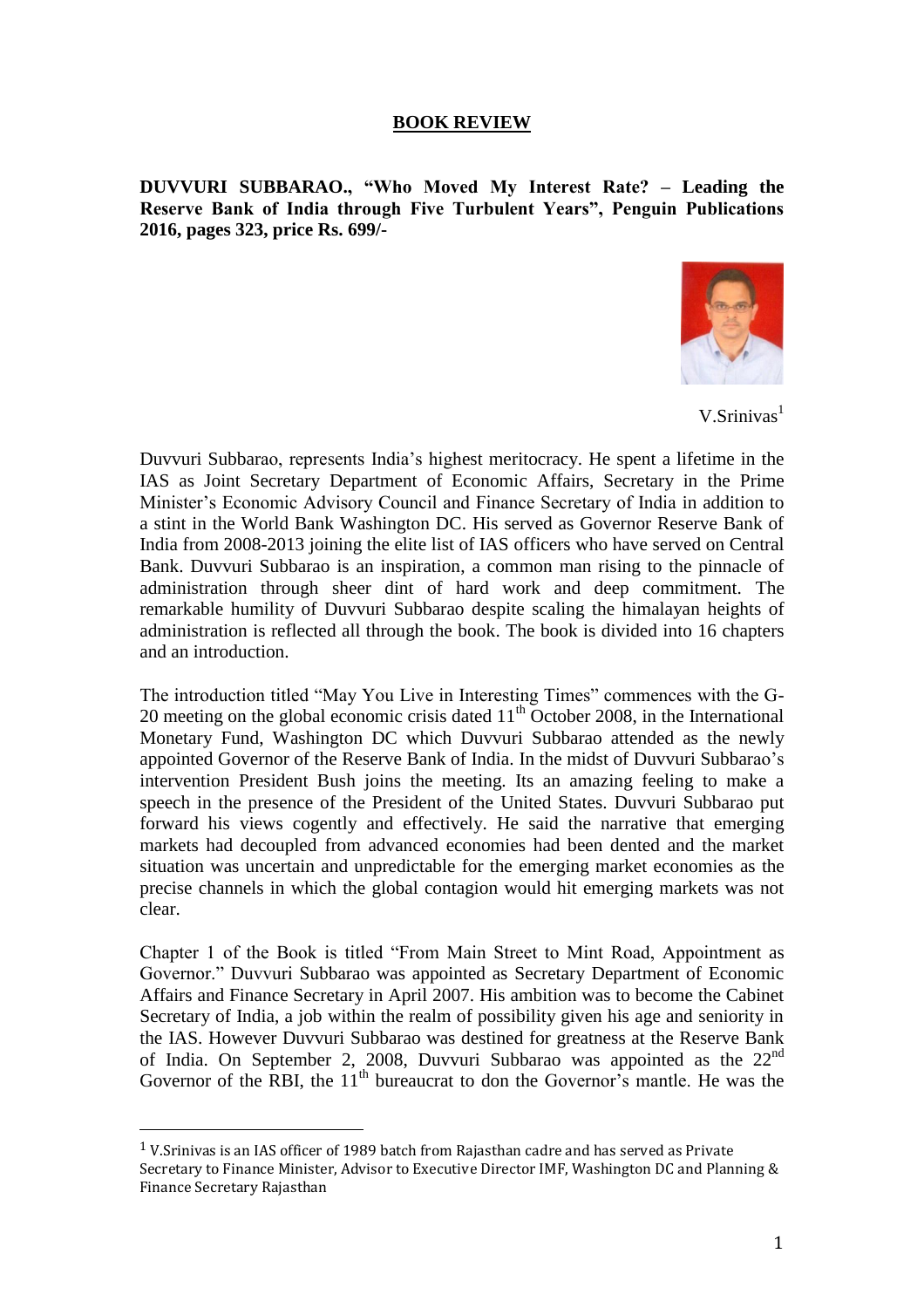first Finance Secretary to go directly from Main Street to Mint Road without a gap in between.

Chapter 2 titled "Baptism by Fire, Battling the Global Financial Crisis" deals with the advance tremors of the global financial crisis which started going off in the first week of Duvvuri Subbarao joining the RBI. As fear and panic gripped the world's financial markets, the RBI instituted a slew of measures to ease liquidity both in the money and forex markets. The contagion was perceptible as the benchmark equity index, Sensex collapsed from  $13,518$  on  $16<sup>th</sup>$  September 2008 to 9647 by end December 2008. The rupee plunged from Rs. 46.63/ dollar to Rs. 50.52 during that period. The RBI adopted a 3 pronged strategy - to make the system flush with liquidity, to augment foreign exchange liquidity and to drive a policy framework aimed at keeping credit delivery on track and arresting moderation in growth. By April 2009, there were some spring shoots in the advanced economies and credible recovery in the emerging markets.

Chapter 3 titled "Baby Step Subbarao, Combating Inflation" deals with the monetary policy formulation in RBI during his tenure as Governor. In the period 2009 – 2012, prices were rising rapidly and thereafter inflation remained in the 9-10 percent range. The challenge was to exit from a crisis driven easy monetary policy largely by raising interest rates. The rates were increased by 50 basis points on occasion and much of the time in steps of 25 percent. It earned the Governor the moniker of Baby Step Subbarao. Contrary to the media opinion, Duvvuri Subbarao remains the most activist Governor till date, by calibrating the interest rate 23 times, raising it 13 times and cutting it 10 times.

Chapter 4 titled "When the Facts Change, I change My Mind, Do You Endorse Inflation Targeting?" deals with Duvvuri Subbarao's reservations on inflation targeting. Several countries had adopted inflation targeting on the premise that if the policy makers took care of price stability, financial stability would be automatically assured. Duvvuri Subbarao held the view that the RBI might be locked in a no-win situation on inflation targeting in the face of uncertainties over the government remaining committed to fiscal responsibility, amidst large and volatile capital flows. He was satisfied with a multiple indicator, multiple target approach to guide monetary policy during his tenure.

Chapter 5 titled "Inside the Chakravyuh, the Process behind Monetary Policy Formulation" deals with the processes involved with the various activities in the Reserve Bank as a full service Central Bank. The chapter describes the consultative processes that govern the monetary policy reviews of the Reserve Bank - the meetings with the chambers of commerce, economists, internal strategy meetings, Technical Advisory Committee, and pre-policy interactions with Government. The interactions with Government describe the cordiality in the meetings of the Governor with the Finance Minister and the Prime Minister and the respect the Reserve Bank is accorded in policy formulation.

Chapter 6 titled "Demystifying the Reserve Bank, How Does the Reserve Bank Make a Difference?" deals with Duvvuri Subbarao's efforts to make the Reserve Bank a knowledge institution with the best practices amongst emerging market central banks demystify the institution so that the larger public understood what it did. A widely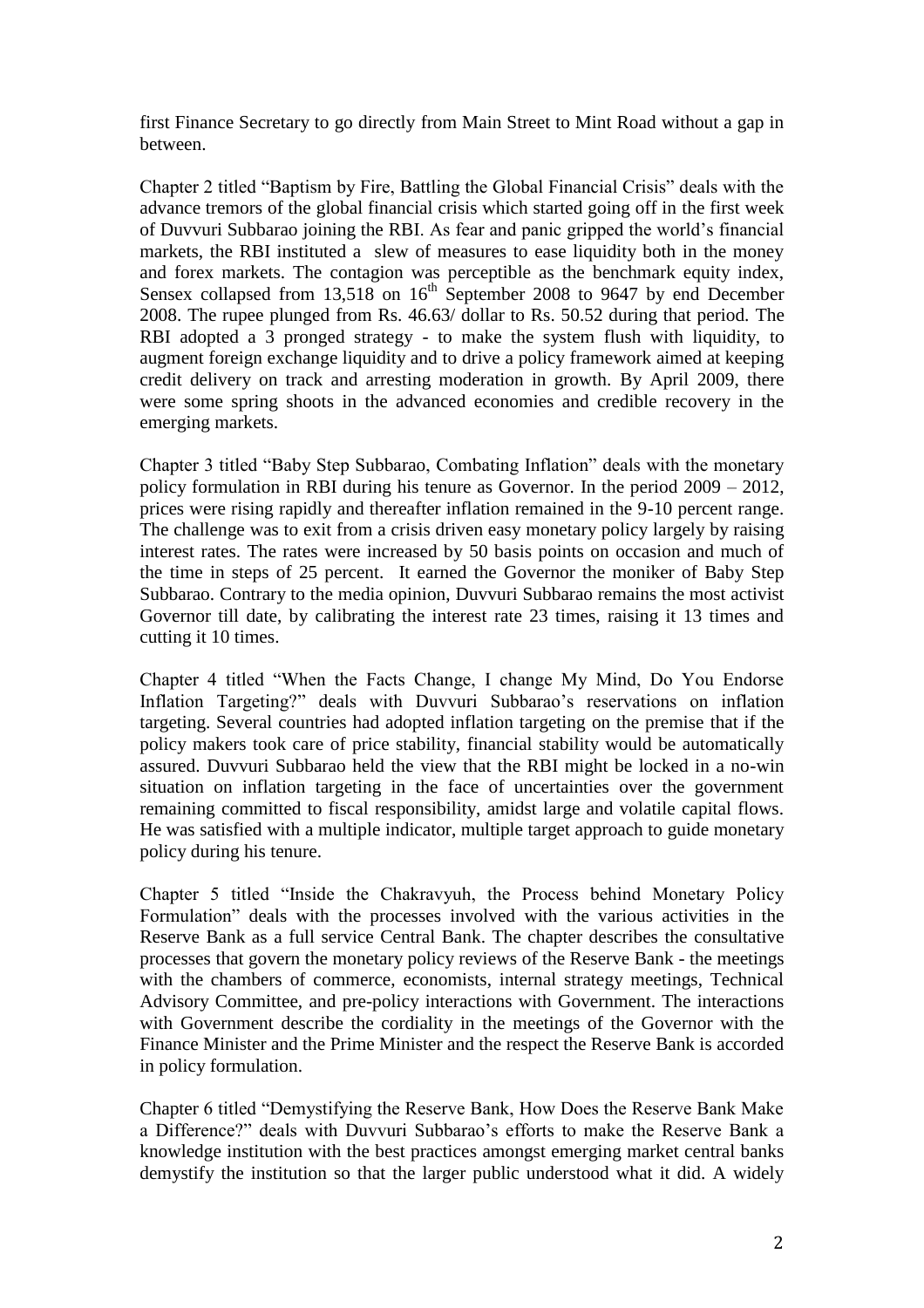held view of the Reserve Bank is that it is a rigid, wooden-headed monolith, making rules and regulations with little understanding of the realities of India. In his efforts to demystify the Reserve Bank, the Governor through his formal and informal speeches and comments in town hall meetings simplified the language of communication spreading financial literacy in local languages through State School Boards.

Chapter 7 titled "Rupee Tantrums, the Challenge of Exchange Rate Management" deals with the formidable challenges faced by Reserve Bank in Exchange Rate Defense. In 2013, "Taper Tantrums" reverberated around the world. The US Federal Reserve policy to gradually taper the quantitative easing set off capital flight from emerging markets and plunged their currencies to new lows. India also faced domestic structural factors in huge current account deficits of 4.2 percent in 2011-12, 4.8 percent in 2012-13 and over 4 percent in 2013-14 well above the 3 percent sustainable limit established by the Central Bank. Between June 2013 and 2014, the rupee continued to slide with no reversal in sight. The Governor took the decision to deploy monetary policy to sharply tighten market liquidity as a measure of exchange rate defense. The rupee fell from Rs. 61.43/ dollar to Rs. 68.36/ dollar. It was a market reaction contrary to the expectation of the Governor.

Chapter 8 titled "The Signal and the Noise, The Challenge and Opportunity of Communication" deals with the communication strategies of the Reserve Bank of India. The Markets hang on to every word of the Governor, treating every syllable, nuance and twitch of the face as a market clue. Alan Greenspan once famously said "since becoming a central banker, I've learnt to mumble with great incoherence. If I seem unduly clear to you, you must have misunderstood what I said." Ben Barnanke's press conference in 2011 was the first press conference by a Chairman Federal Reserve in 30 years. The post policy media conferences of Governor Duvvuri Subba Rao and the two-way communication initiated by him through metaphors and humor were quite unique.

Chapter 9 titled "Walking Alone, Autonomy and Accountability of the Reserve Bank" deals with the resilience shown by Duvvuri Subbarao in the decision not to cut interest rates in October 2012. This was despite a press conference held by Finance Minister one day prior to the monetary policy review outlining the government's fiscal roadmap. The Governor was disinclined to change his decision based on the fiscal roadmap presented by Finance Minister as it was a mere reaffirmation of the targets with no indication of the steps that would be taken to deliver on those targets. The Finance Minister's famous statement "If the Government has to walk alone to face the challenge of growth, we will walk alone" represents a public show of disagreement between the RBI and Government. On  $29<sup>th</sup>$  August 2013, Duvvuri Subbarao responded "I do hope Finance Minister will one day say: "I am often frustrated by the Reserve Bank, so frustrated that I want to go for a walk, even if I have to walk alone. But thank God, the Reserve Bank exists."

Chapter 10 titled "Two More Years, Reappointment as Governor in 2011" deals with the extension of tenure of Duvvuri Subbarao by another 2 years. The Government's decision to extend the tenure Duvvuri Subbarao was considered a reflection of the confidence in the way he has handled the monetary policy and also signaling continuity at a time of turmoil in global markets. Chapter 11 titled "What Does Your Promise Mean, Governor?, Reflections on Currency Management" deals with the